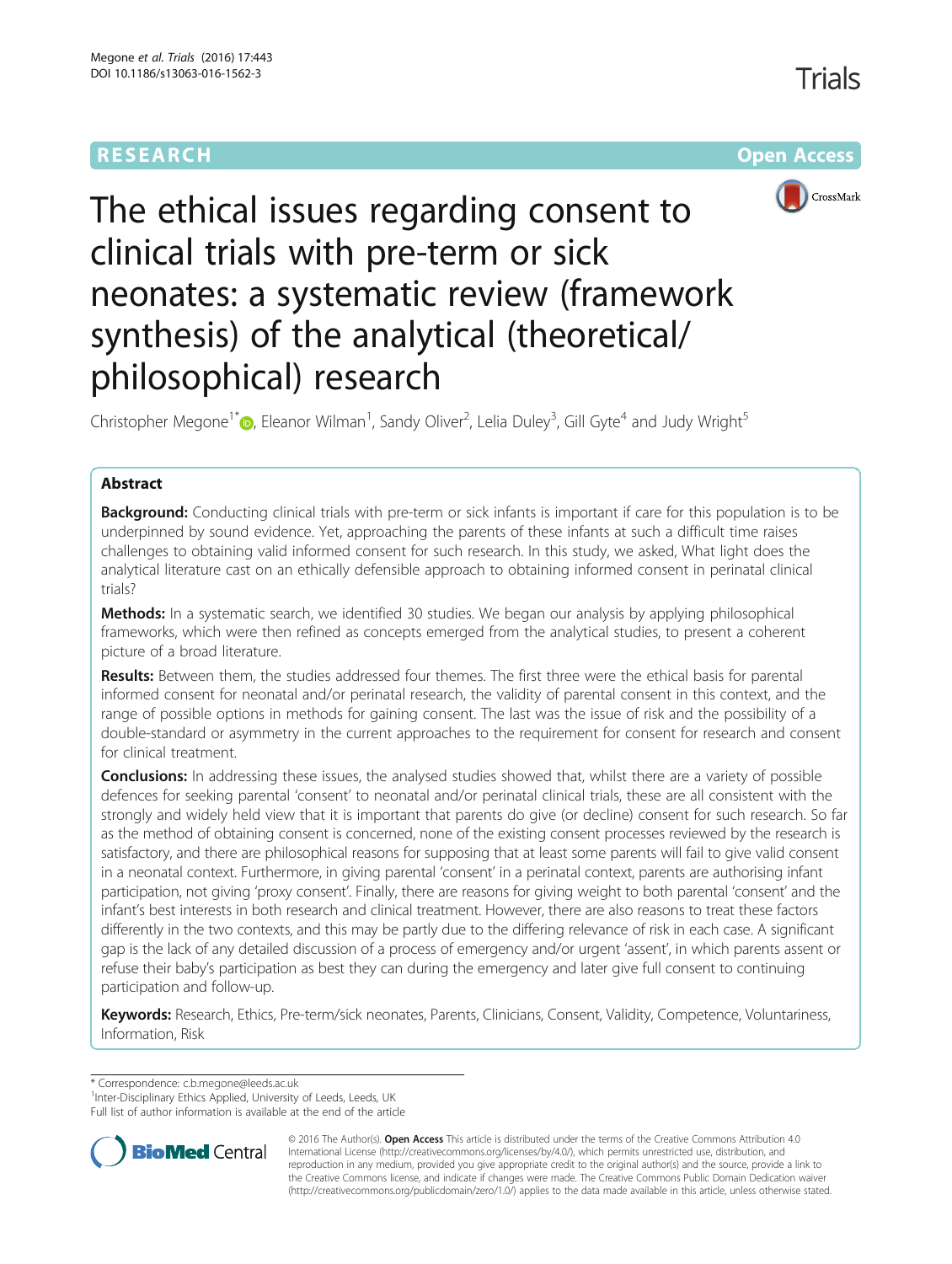#### Background

The recruitment of pre-term or sick infants to trials requires approaching parents at a particularly difficult time, often within a tight time frame for making a decision. This raises challenges for the obtaining of valid informed consent to such research. But given the importance that has been attached by codes of ethics to gaining informed consent for clinical research, if the problem of consent cannot be successfully addressed, there is a risk of this becoming an 'orphan' area of research. That is, if ethically permissible research cannot be designed, then this area of medical research will be abandoned.

This paper reports on analytical research examining and addressing these difficulties. We undertook two systematic reviews of the research addressing these ethical challenges within the context of a larger project focused on improving care for the pre-term infant. These reviews had as their goal the identification of both the ethical challenges and potential solutions. The aim of the review of the empirical research was to synthesise observational and qualitative studies that explored the process of recruitment and consent, and parents' and clinicians' views and experiences of that process [\[1](#page-9-0)].

The present review is a complementary paper whose aim is to synthesise analytical (or philosophical) studies which have examined the pertinent ethical questions. These concern the validity of consent, the proper understanding of the parental role in giving or withholding consent, varied possible methods of seeking consent, the best interests of those involved, issues of risk, and the parallels between consent processes in relevant research and clinical contexts.

The review process for the two papers, empirical and analytical, involved a common literature search and common elements in the development of the conceptual framework which both guided that search and was informed by its results. The process then involved initially identifying papers found in the search as empirical or analytical and, once that initial distinction had been made, proceeding in two separate processes of identifying more precisely relevant themes and then coding papers. In the light of the common features in the development of these two reviews, there is inevitably some overlap between this analytical paper and the empirical paper [[1\]](#page-9-0), both in setting out the broad context and in describing the method for the research.

The use of a systematic review for addressing problems in medical ethics is methodologically novel, perhaps particularly so with respect to the treatment of analytical papers [\[2](#page-9-0)–[4\]](#page-9-0). In philosophy, the standard way to engage with analytical papers is to subject their arguments to scrutiny rather than to synthesise their main claims. The method of systematic review as developed in

the social and medical sciences is designed, it would seem, to achieve objectivity and impartiality in arriving at a synthesis of results of research in a given field. Philosophers might claim that the method of analysing and developing arguments achieves a similar objectivity and lack of bias in virtue of the impartial nature of the analysis and development of arguments. Having said that, there is a methodological tradition in philosophy, going back to the Greeks [[5, 6](#page-9-0)], which suggests that, in any inquiry, the appropriate place to start is by reviewing the 'phainomena', and these phainomena include the existing views of both the ordinary person and the wise on the topic in question. Given the very large output of analytical papers in contemporary research, such a comprehensive review of the phainomena is perhaps less common and would arguably be hard to fulfil on some topics. So it might be said that the standard method of analytical engagement with analytical papers does run the risk of considering only a narrow perspective on an issue. Thus, to that extent, it also runs the risk of a certain sort of bias, a bias that the methods adopted in a systematic review do help to avoid.

The aim of the present paper is to synthesise the key strands of philosophical argument that have been put forward with respect to consent in neonatal research, rather than to engage dialectically with them. For clinicians, the key ethical question is practical: "What is the right thing to do here?" That is a central ethical question, but it is also important for clinicians to ask why a course of action is right, and the analytical literature is focused on that.

Our research has been undertaken by a multidisciplinary team of philosophers, clinicians, social scientists and information scientists who have brought complementary skills to the task. So, this process of developing a systematic review in ethics through inter-disciplinary collaboration has given rise to considerable reflection in its own right. These unpublished observations of authors of this paper are being collated. However, in this paper, no significant space is given to detailed further reflection on that process.

The paper begins by setting out a brief summary of an iterative process for making sense of a body of literature via a framework synthesis, then gives an account of the results, and concludes with a discussion of some of the key points arising from the results. Our overarching question was, What light does the analytical literature cast on an ethically defensible approach to obtaining informed consent in perinatal research?

In broad outline, the method adopted for this review conformed to that set out for a framework synthesis in Gough et al.'s recent account of systematic reviews [\[7](#page-9-0)]. The first stage was the development of a tentative initial conceptual framework<sup>1</sup> which relied mainly on prior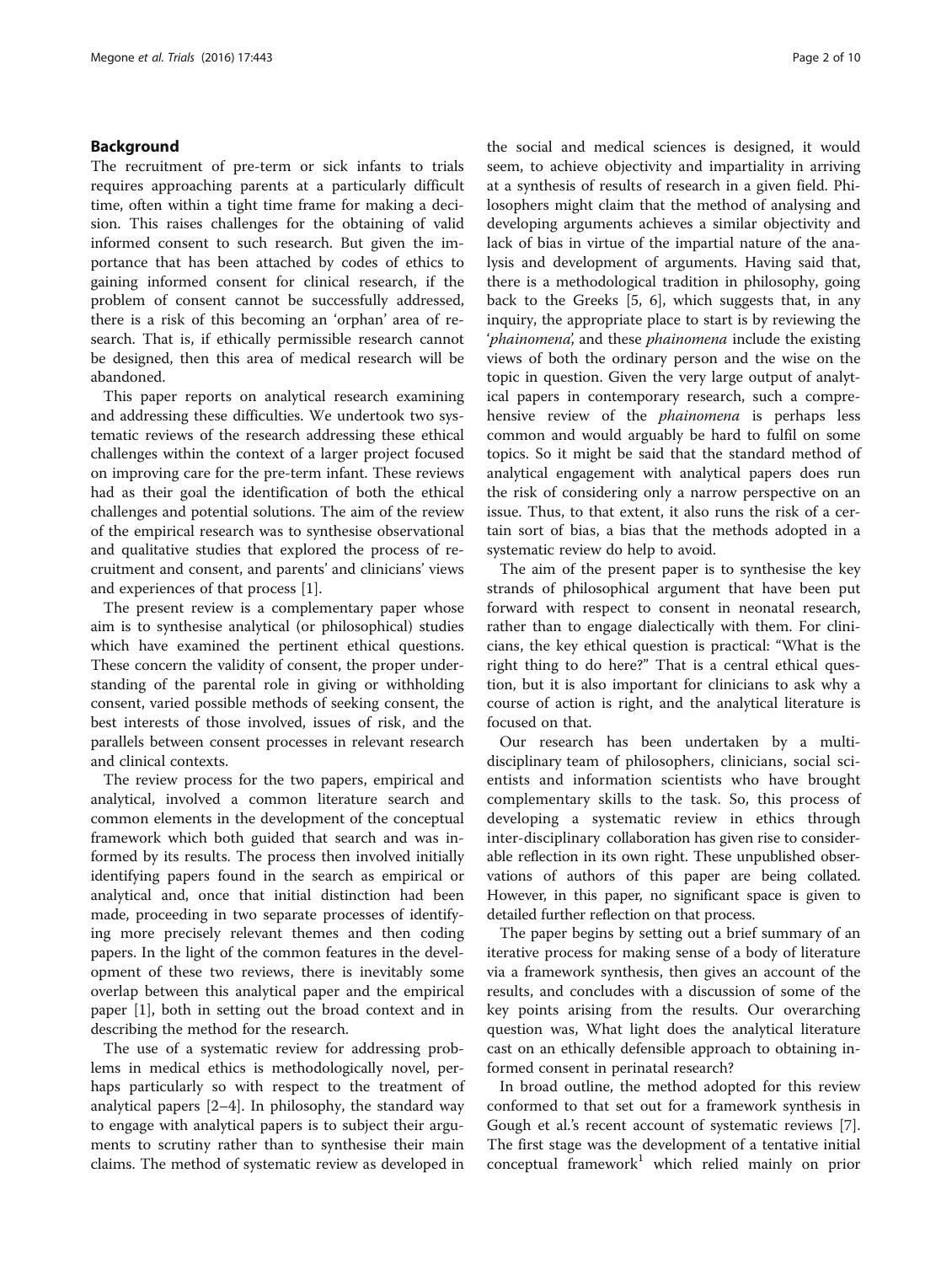knowledge of the existing philosophical literature on informed consent (prominent books and papers). This included knowledge of material that was more specifically focused on the difficulties of gaining informed consent in neonatal research [[8](#page-9-0), [9\]](#page-9-0). This initial conceptual framework informed the criteria for including studies and suggested terms for the first literature searches.

The initial conceptual framework was then refined in light of the literature uncovered by the first searches (stage 2 in Gough et al.'s account [[7\]](#page-9-0)) and the multiple perspectives offered by the backgrounds of the authors. The second searches were then developed, informed by the now-confirmed conceptual framework. Searches were run on a wider set of resources to address the multidisciplinary nature of the review. At stage 3, the task of coding articles was undertaken, and this led to stage 4, the tabulating of the data. The final stage was then drawing conclusions from the tabulated data (stage 5).

#### **Methods**

The aim of the searches was to identify studies for a review of ethical issues around consent that arise from the involvement of either pre-term babies or sick neonates in clinical trials. The first literature searches were undertaken in July 2011 in MEDLINE (Ovid) and Philosopher's Index (Ovid). The terms and synonyms for the search were informed by the initial conceptual framework and the project team's suggestions. The information specialist identified subject headings and constructed search strategies by combining search terms and subject headings.

Articles potentially eligible for inclusion were those reporting consent and decision-making in various perinatal or related contexts:

- 1. Any empirical research or analysis and/or commentary concerning the following:
	- a. Consent, participation or recruitment for neonatal research
	- b. Parental decision-making for treatment of, or research with, sick or pre-term neonates
	- c. Parental decision-making for birth and/or labour
	- d. Methodology in emergency and/or urgent research
	- e. Alternative ways of gaining consent
- 2. Full text available in English

Titles and abstracts, and subsequently full texts, were retained only if they matched the inclusion criteria. Articles were screened by a researcher with clinical and ethics expertise (EW) who adopted an overinclusive approach to avoid losing any relevant studies; in case of any doubt, the decision was discussed with a philosopher (CM).

The 'included' articles were then separated into 'empirical' (quantitative or qualitative research) and 'analytical'

(philosophical discussion or commentary) categories. The 'analytical' papers which were identified as potentially relevant after screening the output of the first systematic search were re-read to identify recurrent themes. Draft summaries of each theme were then distributed to the steering group, which comprised a social scientist, another clinician, a lay representative and the information specialist. They confirmed the conceptual framework.

Further searches were devised with attention to the confirmed conceptual framework. These second searches were conducted in October 2011 on 11 databases (see Additional file [1\)](#page-8-0). The aim of these searches was to identify studies of relevance to the review themes despite coming from different disciplines (e.g., obstetrics, foetalmaternal medicine, neonatology, social science, bioethics). The additional databases were chosen on the basis of their availability and the advice offered in the literature on bioethics studies retrieval [[3, 4](#page-9-0), [10](#page-9-0), [11\]](#page-9-0). The search terms were informed by the confirmed conceptual framework and by terms suggested in bioethics review methods studies [\[3, 4, 10\]](#page-9-0). Update searches were conducted in January 2014 in all previously chosen databases. Additional file [1](#page-8-0) shows an example search strategy.

The results of the second searches were then considered. Papers from these references were screened, and 'included' or 'excluded', on the basis of abstracts using the inclusion criteria set out above. However, in this second screening, the review team demanded, in addition, very definite positive reasons to include further papers. There had to be clear indications that some new insights were being added to those we already had from the initial set of papers. In the absence of such new insights, the research findings were viewed as saturated. In the next stage (stage 3), the findings of these included analytical papers were coded according to the confirmed conceptual framework, including emergent themes, and tabulated to provide a summative identification of the key ethical points made in the papers analysed.

#### Results

The Preferred Reporting Items for Systematic Reviews and Meta-Analyses (PRISMA) diagram (Additional file [2\)](#page-8-0) illustrates the flow of studies throughout the review. In the searches, we identified 1361 records (234 from the first searches, 790 from the second round and 327 from the update searches). A set of 27 papers identified from the first searches met the original inclusion criteria. Expanding the databases and introducing new search terms while narrowing the scope (second searches) led to a total of 30 analytical papers being 'included'. Recurrent themes were identified in the literature (Table [1](#page-3-0)).

Table [2](#page-4-0) presents the themes covered by papers included in the review and the context in which the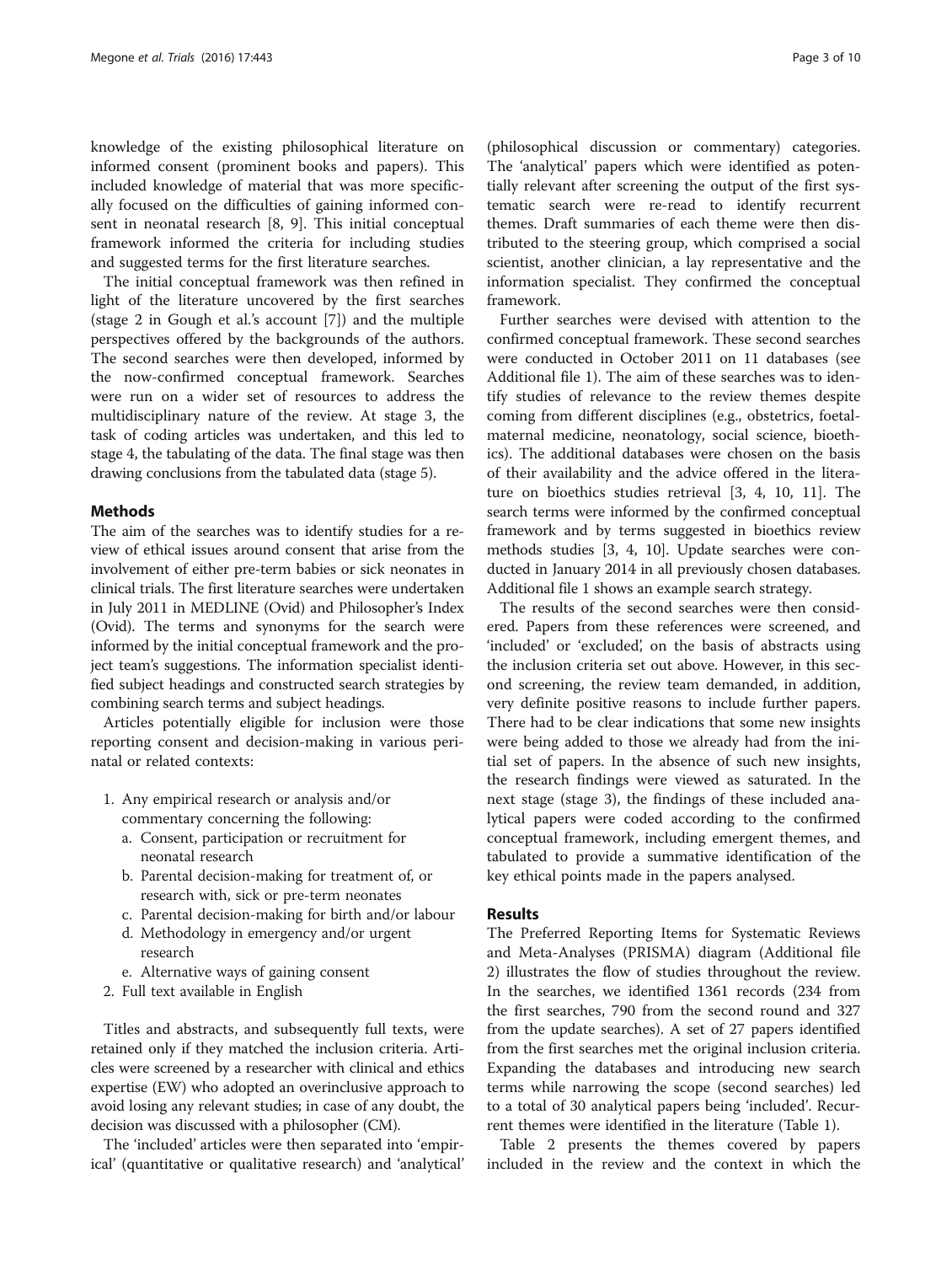<span id="page-3-0"></span>

| Theme                                                                                  | <b>Flaboration</b>                                                                                                                                                    |
|----------------------------------------------------------------------------------------|-----------------------------------------------------------------------------------------------------------------------------------------------------------------------|
| The ethical basis of parental informed consent for<br>neonatal research                | The ethical reasons put forward for the importance of gaining parental consent for neonatal<br>research                                                               |
| Validity of parental consent                                                           | Discussion of the requirements to be met if parental consent given is to be viewed as<br>genuine informed consent                                                     |
| Other options for gaining consent                                                      | Discussion of different possible methods for gaining consent                                                                                                          |
| Risk and the double-standard between consent for<br>treatment and consent for research | The ethically defensible level of risk to which a neonate undertaking research might be<br>exposed and comparisons with the approach to risk and consent in treatment |

arguments were developed. The table includes only the papers which were first to identify a unique theme and research context. Subsequent papers are not shown, as Table [2](#page-4-0) displays the themes present within different research contexts and does not quantify the number of papers per theme and context. However, all the papers are referred to in the results prose and in the tabulated results (Additional file [3\)](#page-8-0).

In what follows, first of all, we present these tabulated results in prose form, and then, in the last section, we discuss the conclusions drawn from those results.

#### The ethical basis for (parental) informed consent in neonatal and/or perinatal research

The focus of the analytical papers which addressed the issue of parental informed consent in the neonatal and/ or perinatal context was on the question of the nature of the justification for seeking consent from a parent (or parents). This issue arises because it may be thought that it is not sensible to seek consent when the most affected party is unable to give consent. It might be suggested that the focus should simply be on that individual's best interests. This approach might be buttressed by querying the basis for consent being given by another, in this case the parent.

So, one claim is that, where children are unable to give or decline consent, parents should do so. A number of justifications are offered for this. Some are based on an appeal to the importance of autonomy. Different forms of the appeal to autonomy are then made.

One view put forward appeals to the importance of parental autonomy, or the parents' own rights, in this context [\[12](#page-9-0), [13](#page-9-0)]. Thus, it is held that making decisions about a child is part of what it is to be a parent [[14\]](#page-9-0) or, alternatively (or in addition), that respecting parental autonomy here is part of respecting a 'privacy' right of the parent [\[15](#page-9-0)]. A similar but slightly different claim holds that parenting decisions are part of deciding how to conduct one's own life [[13, 15\]](#page-9-0), whilst another defence suggests that foetal rights are a function of maternal autonomy [[16\]](#page-9-0).

However, others have rejected any defence of parental consent that appeals to autonomy. They have objected that a parent's interest in autonomous parenting may

not outweigh the child's interests [[15](#page-9-0)], or that parents are no longer 'owners' of their children [\[17](#page-9-0)].

A second claim in defence of parental consent is that parents should be seen as surrogate or proxy decision makers [[13\]](#page-9-0). Thus, it has been suggested that when a child is not yet autonomous, the parent is the most appropriate 'proxy' [[18](#page-9-0)], where a 'proxy' means not simply someone who acts on behalf of another but one who represents another's views. A general defence for this is that the parent may be in the best position to have knowledge of the child's personality, values and beliefs, but this claim is noted to apply only to the case of older children, not to that of neonates [\[18](#page-9-0)].

Some suggest there might be reason for a parent to give consent even if an appeal to autonomy or rights is rejected. Thus, it is held that (1) it is not appropriate to think of the 'autonomy' of a neonate [\[17](#page-9-0), [18](#page-9-0)], and therefore (2) it is not appropriate to think of 'informed consent' for a child [\[14\]](#page-9-0).

Another line of argument is that consent in the neonatal context should be seen as a case of 'family decision-making', because it is not appropriate to consider the child's decision in isolation [[14\]](#page-9-0). In addition, it is suggested that parents should give consent because parents will bear the consequences of the decision [\[13\]](#page-9-0).

However, some claim that the requirement for parental consent rests on the value of beneficence. Thus, the purpose of informed consent is said to be the protection of the best interests of the child, and it is the responsibility of parents to make decisions as a way of promoting their child's best interests [\[13, 19](#page-9-0)], so they should give consent. Or it is said that parents are most likely to have the child's best interests at heart [\[15](#page-9-0), [20](#page-9-0)], or that parents are the best judges of their child's best interests [\[15](#page-9-0), [17, 18](#page-9-0), [20\]](#page-9-0). (Some object to this, that such a justification is prudential and therefore insecure; that is, it is suggested that, in the often traumatic context in which parents are consulted about neonatal research, they often may not be the best judge of their child's interests [[15\]](#page-9-0).) In a related but slightly different vein, some have argued that parents should only be *allowed* to make the decision when it is in the best interests of their child [\[13, 14](#page-9-0), [17](#page-9-0), [20\]](#page-9-0).

In reply to this, it is argued that the protection of the child's best interests should not rest entirely or even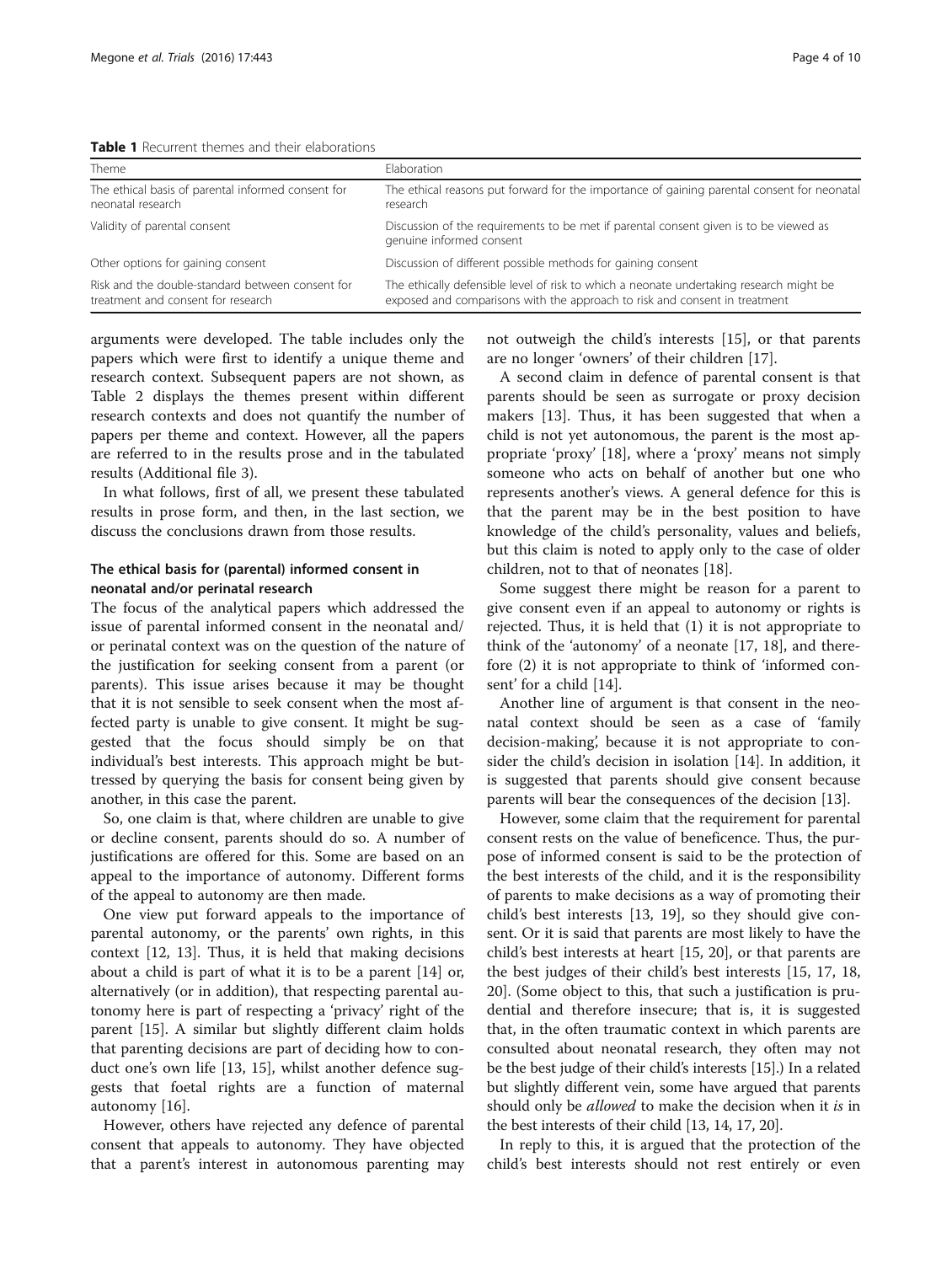## <span id="page-4-0"></span>Table 2 Themes and context of the philosophical arguments

|                                                                 |                                           | Themes revealed                   |                                                                                                                                                         |                                    |                                    |                                                                                                                                                         |  |  |
|-----------------------------------------------------------------|-------------------------------------------|-----------------------------------|---------------------------------------------------------------------------------------------------------------------------------------------------------|------------------------------------|------------------------------------|---------------------------------------------------------------------------------------------------------------------------------------------------------|--|--|
|                                                                 |                                           | Ethical basis for<br>consent      | Validity of consent                                                                                                                                     | Issues of risk                     | Other options for<br>consent       | Miscellaneous topics                                                                                                                                    |  |  |
| Context in which philosophical<br>arguments have been developed | Emergency neonatal<br>research            |                                   | Manning, 2000 [24]                                                                                                                                      |                                    | Manning, 2000 [24]                 |                                                                                                                                                         |  |  |
|                                                                 | Perinatal clinical<br>decision-making     | Pinkerton et al.,<br>1997 [20]    |                                                                                                                                                         |                                    |                                    |                                                                                                                                                         |  |  |
|                                                                 | Foetal-maternal<br>research               |                                   | American College of Obstetricians<br>and Gynecologists, Committee on<br>Ethics; American Academy of<br>Pediatrics, Committee on Bioethics,<br>2011 [26] |                                    |                                    | American College of Obstetricians<br>and Gynecologists, Committee on<br>Ethics; American Academy of<br>Pediatrics, Committee on Bioethics,<br>2011 [26] |  |  |
|                                                                 | Neonatal clinical<br>decisions            | Rostain and<br>Bhutani, 1989 [13] | Rostain and Bhutani, 1989 [13]                                                                                                                          | Rostain and<br>Bhutani, 1989 [13]  |                                    |                                                                                                                                                         |  |  |
|                                                                 |                                           | Schneider, 1988<br>$[15]$         |                                                                                                                                                         |                                    |                                    |                                                                                                                                                         |  |  |
|                                                                 | Neonatal research                         | McDonnell, 1990<br>$[14]$         | Silverman, 1988 [29]                                                                                                                                    | Silverman, 1988<br>$[29]$          | Silverman and<br>Altman, 1996 [35] |                                                                                                                                                         |  |  |
|                                                                 |                                           |                                   |                                                                                                                                                         | Silverman and<br>Altman, 1996 [35] | Tyson and<br>Knudson, 2000 [32]    |                                                                                                                                                         |  |  |
|                                                                 |                                           |                                   |                                                                                                                                                         | Tyson and<br>Knudson, 2000 [32]    | Allmark, 1999 [40]                 |                                                                                                                                                         |  |  |
|                                                                 |                                           |                                   |                                                                                                                                                         | Vain et al., 2004<br>$[38]$        |                                    |                                                                                                                                                         |  |  |
|                                                                 | Perinatal emergency<br>research           |                                   |                                                                                                                                                         |                                    | Vain et al., 2004<br>$[31]$        |                                                                                                                                                         |  |  |
|                                                                 | Trials in general (but<br>discusses ECMO) |                                   |                                                                                                                                                         |                                    | Worrall, 2008 [39]                 |                                                                                                                                                         |  |  |
|                                                                 |                                           |                                   |                                                                                                                                                         |                                    | Braunholtz, 1999<br>$[41]$         |                                                                                                                                                         |  |  |

ECMO Extracorporeal membrane oxygenation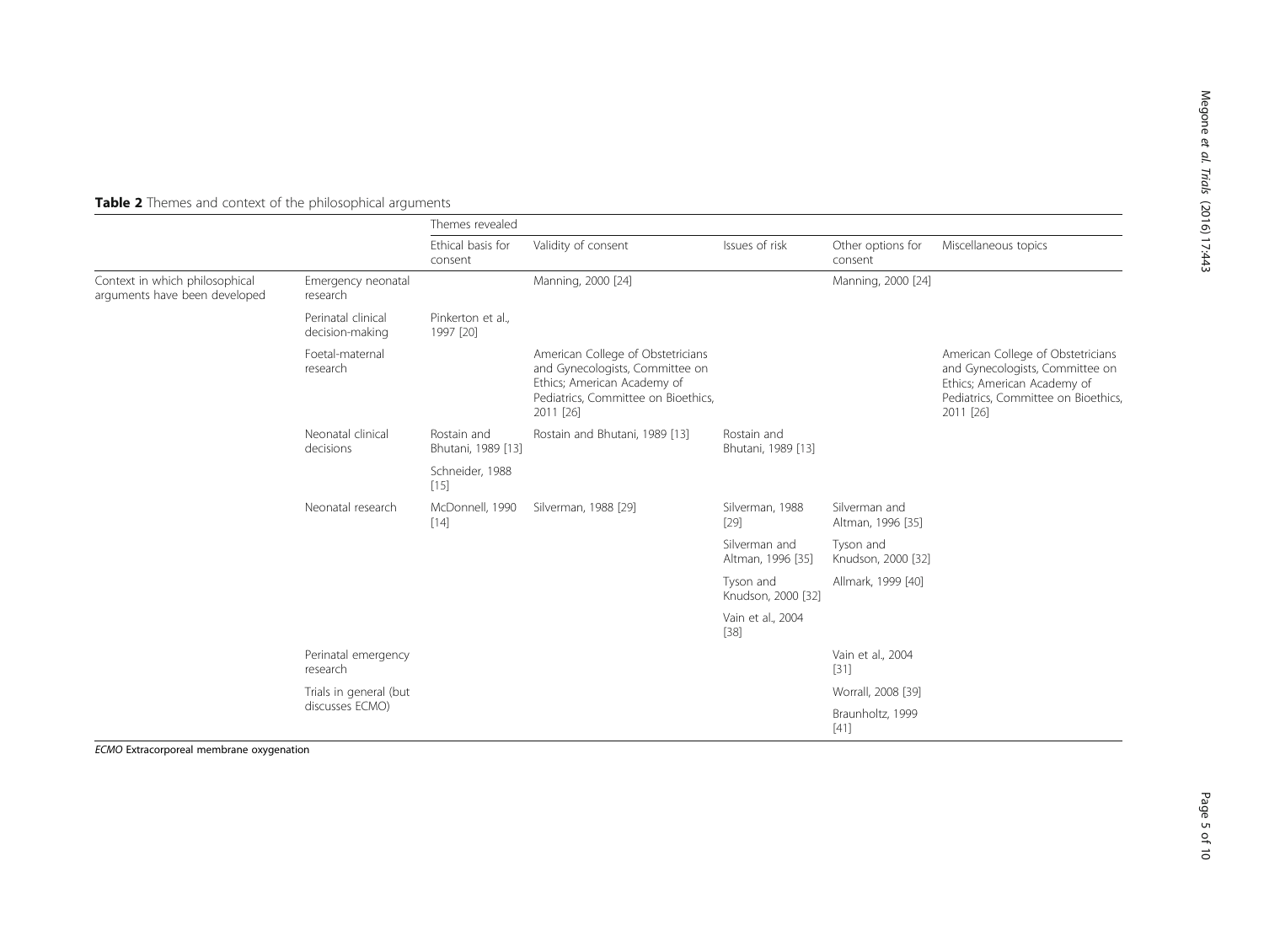mainly on informed consent [\[12, 17](#page-9-0)]. It is the responsibility of the researcher or the ethical review process to protect the subject's best interests (so it is inappropriate to defend parental consent by an appeal to the protection of those interests). Others have claimed that determining what is meant by the best interests of a neonate is not simple. There are different accounts of best interests—the mental state account, the desire satisfaction account, and the objective list view. Even if the right account as between these is agreed, the application of at least some such accounts to a neonate is challenging [[21](#page-9-0)].

A further general response to the parental consent view notes that the concept of parental consent is a misnomer here. In the case of neonates, what should be discussed is the concept of parental permission (or authorisation) [\[17](#page-9-0)].

#### The validity of consent

As in the empirical research we examined, an important theme in the analytical research is the question whether, in the neonatal and perinatal context, parental consent is valid, and to what extent the validity of the consent matters. One aspect of this is the potential barriers to obtaining valid consent in these circumstances [[22\]](#page-9-0). One factor noted is the time limitations that will regularly occur. Such a time limit will adversely affect the amount and quality of the information given [[23](#page-9-0), [24](#page-9-0)], and, correspondingly, a time limit will harm the parental understanding of any information given [\[24](#page-9-0)].

A second point addresses the stress, anxiety or pain of the parents, as well as the mother's sedation [[23](#page-9-0), [25](#page-9-0)]. It is argued that this can adversely affect understanding [[23](#page-9-0)–[25](#page-9-0)] or capacity [\[23](#page-9-0), [25](#page-9-0)]. However, some writers have claimed that these features can also contribute (positively) to an autonomous decision process [\[13](#page-9-0)].

A third impediment to valid consent that has been identified is the potential desperation or fear of the parents [[23, 24, 26\]](#page-9-0). These emotional states will affect the voluntariness of any consent given (presumably through acting as forms of psychological coercion) [\[24](#page-9-0), [25](#page-9-0), [27](#page-9-0)]. A fourth line of argument is that the researcher may very often be seen by parents as a figure of authority or power, and that this also has a coercive effect on the parents which affects the voluntariness of the decision [\[28](#page-9-0)]. A slightly similar argument claims that the consent process itself, through undermining the individuals' appreciation of their own competence, is an indirect obstacle to autonomy and thus to genuine consent [\[25](#page-9-0)]. Another line of argument which identifies a more indirect problem for gaining valid consent is that the consent process itself increases parental anxiety (and thus affects valid consent) [[24\]](#page-9-0).

Discussions of this theme also consider the implications of the existence of barriers to informed consent in

the context of neonatal or perinatal research. Some address the implications of these barriers for respect for the principle of autonomy if, in light of the discussions identified in the first theme, that is the basis for seeking parental consent. Some argue that parental autonomy will be violated if there is a defect in the consent process [[24\]](#page-9-0), while others adopt a Kantian perspective and suggest that parents are being used as a means to an end (not as a member of the 'Kingdom of Ends', in Kant's terms) in a consent process which is flawed in any of the ways identified above [[24\]](#page-9-0).

A further argument, building on these problems, is that the principle of beneficence (acting for the benefit of the child and/or mother) becomes a more important ethical principle in research with neonates because informed consent is not possible (and therefore any appeal to autonomy or respect for persons should be applied with caution) [\[27](#page-9-0)]. However, another response to the difficulties with and barriers to consent is that we must strive for improvements in what we do to seek consent and must attempt to get the best possible consent even where perfect informed consent is not possible [[17\]](#page-9-0). But one worry raised about this way of proceeding is that the residual difficulties will make it the case that deprived or uneducated parents will be more likely to consent. This will therefore mean, it is claimed, both that the practice of neonatal research involves an unjust allocation of any burdens which such research involves and that, from a methodological point of view, any conclusions drawn from the research may not be generalisable [[24, 29\]](#page-9-0).

### Issues of risk in neonatal and perinatal research and the possibility of double-standards, or disanalogies, or asymmetries, between consent for research and consent for clinical treatment

The analytical research has also examined a cluster of issues around the treatment of risk in medical research and clinical treatment, and somewhat related matters about differences or parallels in the way in which decisions are reached in clinical and research contexts. Although these are more general issues, they all bear directly on the treatment of risk, consent and best interests in neonatal and perinatal research.

There are disagreements about the nature of the risks involved in research. One claim is that if the context for the clinical trial is a potentially life-threatening condition for the subject, and the outcome of the intervention is unknown, then the trial treatment or intervention should itself be viewed as a significant risk for the subject [\[30](#page-9-0)]. An opposing claim is that if the context for the trial is a potentially life-threatening condition, then this is a risk of the disease and/or the situation, and not of the trial, so it should not be viewed as a risk of the trial intervention [\[31\]](#page-9-0). A third, somewhat related claim about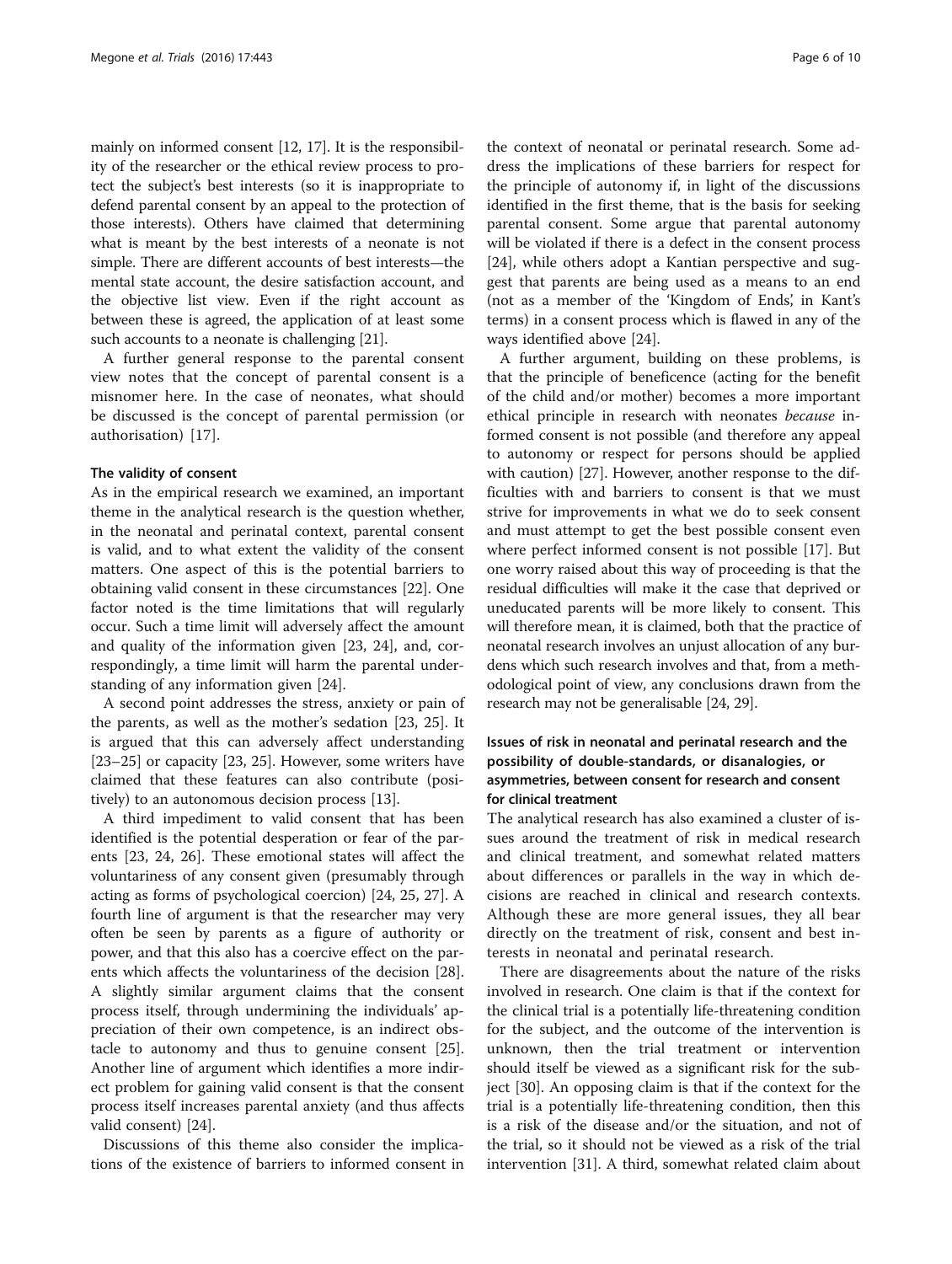risk in trials is that fully informed consent is not possible for clinical trials because the very information needed for fully informed consent is that which is uncertain and under investigation [[32](#page-9-0)].

There are then a series of claims as to the parallels between the two areas of practice, or their absence, and these may in part be to do with the evaluation of risk in each context. Thus, it is claimed that in clinical decisions the principle of beneficence tends to trump other ethical considerations, but in research decisions the principle of autonomy trumps considerations of interest [[33\]](#page-9-0). This is conjectured to hold firstly because the two types of consent process evolved separately [[29](#page-9-0)] (with the attitude to consent in research developing through the principles of Helsinki which govern the ethics of research) and secondly because the requirement for the research community to be in a state of equipoise when conducting trials means that appeals to the principle of beneficence are less convincing in a research context [\[13, 16](#page-9-0), [17\]](#page-9-0).

Perhaps following from this last point, it has been argued that where there is genuine equipoise as between the existing and trial treatments, then therapeutic research may not be significantly different, from an ethical point of view, from clinical treatment [[33\]](#page-9-0). If this is so, then it is concluded that there should be no difference in the nature of the ethical principles governing the two practices [[32, 33\]](#page-9-0).

Likewise, it has been questioned whether, if there is in fact an inclusion benefit for subjects who participate in trials, research should be viewed as any different from treatment [\[34](#page-9-0)]. However, it has also been claimed that the stricter ethical guidelines in research correctly acknowledge the altered doctor-patient relationship when the subject is both a patient and a trial participant [[34](#page-9-0)].

Finally, reverting more directly to issues of risk, it has been claimed that randomised controlled trials are needed specifically to protect patients from the use of untested treatments—in other words, to protect them from the risks associated with those treatments [\[23, 35](#page-9-0)]. It has also been held that using unproven therapies in treatment would in itself be a violation of patient autonomy, presumably because it would make the gaining of fully informed consent impossible because the risks would be unknown [[31\]](#page-9-0).

#### Other options for consent

In light of the concerns regarding the possibility of gaining fully valid informed consent for neonatal and perinatal trials, and yet the generally prevailing views in both the empirical and the analytical research in favour of getting at least some form of consent from parents, analytical research has also discussed other ways of addressing the consent requirement. One claim defends the idea of a waiver of consent in emergencies [\[18, 36](#page-9-0)–[38](#page-9-0)], but to this view can then be added (all or some of) a series of constraints. Thus, it is suggested that consent can be waived, but that provisional assent must be given at the time of being invited to participate in the trial [[37](#page-9-0)] and that there should be community involvement at the design stage for the trial protocol [[30](#page-9-0)]. It is claimed that this waiver procedure would not violate the principle of autonomy [[30](#page-9-0)]. However, the aim must be to make research possible for the benefit of patients, and this waiver process should not be used to make research easier for researchers [[30](#page-9-0)].

A second approach defends a method by which patients' consent is achieved through giving them antenatal notification of the intended clinical trial and then seeking consent if they meet the criteria for entry into the trial [\[36, 38\]](#page-9-0). This process is purported to have the advantages of (1) allowing the potential subject extra time to reflect on the information and arrive at a decision [[24\]](#page-9-0), thus (2) aiding understanding and (3) reducing anxiety [\[36\]](#page-9-0). However, its disadvantages include the facts that (1) there may be logistical problems in delivering the necessary information in this way [\[30](#page-9-0), [37\]](#page-9-0), (2) it places an unnecessary burden on those who will not be eligible [[34, 37, 38](#page-9-0)], and (3) parents may not listen properly if they assume they may not be the ones who will be affected [[34](#page-9-0)]. Proponents of this view claim that these disadvantages can be mitigated by good communication skills [[34](#page-9-0)].

A third option discussed within the analytical research is that of deferred or continuing consent [[18, 24, 37](#page-9-0)]. This is a process in which, if the parents are absent or are affected by situational incapacity, they are assumed to give initial consent and then actually provide full consent when they are capable of taking in the information and making the decision [[18\]](#page-9-0). There is an important objection to this suggestion, and this is that in it no one actually consents to enrolment [[18](#page-9-0), [24\]](#page-9-0), which also leaves open the possibility that the subject will subsequently not consent, in which case the trial intervention would have constituted assault.

However, full consent provides only 'permission to continue'. It cannot provide retrospective consent [\[18, 36](#page-9-0)]. Furthermore, such subsequent full consent is irrelevant with regard to one-off interventions [[30](#page-9-0), [36\]](#page-9-0) because it becomes redundant [\[18\]](#page-9-0) (although it is still applicable to use of personal data for research).

The concept of retrospective consent is considered in the literature. However, this method is argued to be 'logically incongruent' [\[18](#page-9-0)]. Consent is not actually given, so that, once again, if consent is retrospectively withheld, the researcher is left in the position of never having had consent and thus can be accused of having engaged in assault on the subject.

Another option is the Zelen method of gaining consent [[12, 39\]](#page-9-0). In this approach, parents are not informed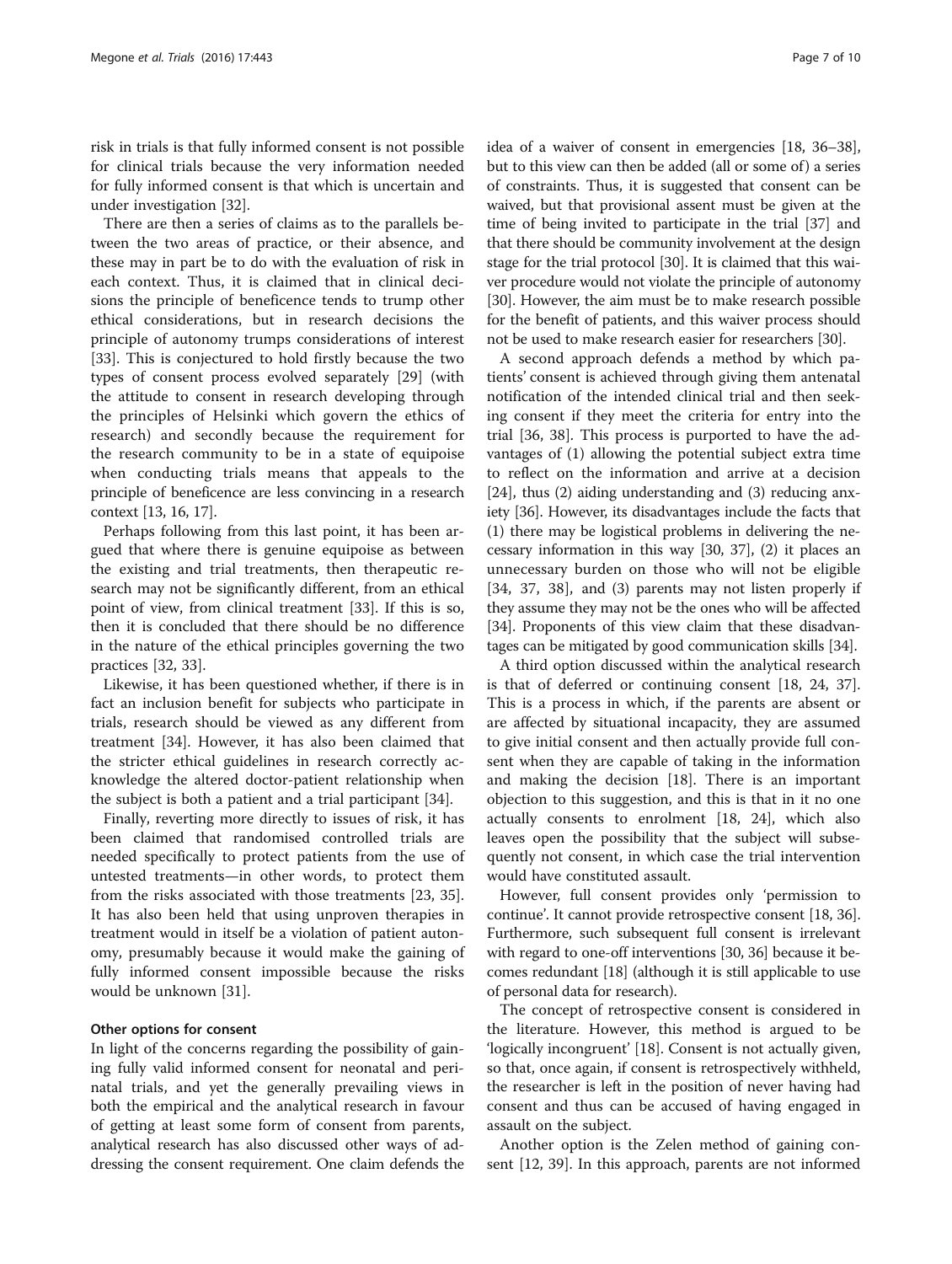if the novel 'intervention' will not be offered to the child [[40, 41\]](#page-9-0). Thus, it is argued that this avoids any additional distress [\[41](#page-9-0)] which arises for the parents, either from participating in the consent process itself [\[12, 40](#page-9-0)] or from knowing that they are in the control group [\[40](#page-9-0)]. But, it is argued, this method still respects the rights of the family to know what is happening [\[12, 39](#page-9-0)]. One might doubt whether this method deals fully with the challenges for parents to achieve adequate understanding, noted in the section on validity of consent above. However, other concerns are also raised, namely that there are statistical or methodological problems with the method [[35](#page-9-0)] and that the method really circumvents the consent requirement rather than addressing it [\[35](#page-9-0)].

The final suggestion is the opt-out method for giving consent. In this case, as the name suggests, the subject is assumed to consent unless she or he explicitly opts out of the trial. The advantages of this process are said to be that it may lessen the burden on parents, it may increase recruitment, and it may increase understanding [\[34](#page-9-0)]. However, the objections are that autonomy may be overridden in such a process, such as if the subject fails to exercise her opt-out right by default rather than really opting out autonomously [\[34](#page-9-0)].

Defenders of this final proposed alternative method suggest that this problem could be minimised by good communication [\[34\]](#page-9-0). It is also argued that the loss of autonomy at that stage (i.e., at the time of opting out) could be 'offset' by continued discussion after the event. This would 'restore autonomy' by giving more time for information processing [\[34](#page-9-0)]. It has also been suggested that a mixed method in which the potential subject is (1) provided with antenatal notification, then (2) given the right to opt out of the research (but assumed to opt in if she or he does not exercise that right), and (3) engaged in a further process of continuing consent amounts as a whole to a procedure of attaining 'presumed consent' [[34](#page-9-0)].

Clearly, all these approaches involve a parent giving (or waiving) consent, but a final alternative is to have a consent process in which an independent proxy gives consent for the child. However, it is claimed, against this process of seeking consent, that it is difficult to find a truly independent proxy [[18](#page-9-0)]. It also is argued that there is a need for a truly independent proxy to ensure that the interests of potential trial participants are not conflated with the interests of the research team or of the wider society, or for that matter of some other wider group such as the subject's family [\[18\]](#page-9-0). It is also suggested that this form of consent does not 'feel' as if it honours autonomy in the same way as genuine consent does [\[18](#page-9-0)].

#### **Discussion**

What light, then, does the analytical literature cast on an ethically defensible approach to obtaining informed consent in perinatal clinical trials? We suggest that these results reveal five key points about the consent process and highlight one important gap in the research. The key points are as follows:

- There are a variety of possible defences for seeking parental 'consent' to neonatal and/or perinatal clinical trials, and these are consistent with the strongly and widely held view that it is important that parents do give (or decline) consent for such research, as found in the empirical literature [\[1](#page-9-0)].
- In giving parental 'consent' in a perinatal context, parents are authorising infant participation, not giving 'proxy consent'.
- There are philosophical reasons for supposing that at least some parents will fail to give valid consent in a neonatal context. These support concerns about the consent process that are raised in the empirical literature.
- None of the existing consent processes reviewed by the research is satisfactory. This matches the findings of the empirical research.
- There are reasons for giving weight to both parental 'consent' and the infant's best interests in both research and clinical treatment, but also reasons to treat these factors differently in the two contexts, and this may be partly due to the differing relevance of risk in each case.

There is also a significant gap in the philosophical literature, namely a lack of any detailed discussion of a process of emergency and/or urgent assent followed by later full consent, matching a gap found in the empirical literature [\[1](#page-9-0)].

Now we take each key point in turn. There has been considerable discussion over a number of years of the justification for seeking parental consent to perinatal and/or neonatal clinical trials. Firstly, the consensus of argument suggests that this requirement is justified, but there is not definite agreement on a single best account of the justification. Secondly, if there is justification for parental involvement, what is given does not count as direct consent, because the child is not expressing a view. Furthermore, the parental involvement is better understood in relation to an analysis of the nature of parenting in which the parent is permitting or authorising the child's participation, than as the parent giving proxy consent.

This second point relies on the idea that parenting brings with it certain rights or duties, a responsibility to take certain decisions about the child's treatment. This might be seen as a simple duty, not as requiring further defence or, writers suggest, as something to be further defended (1) in terms of the parental role in relation to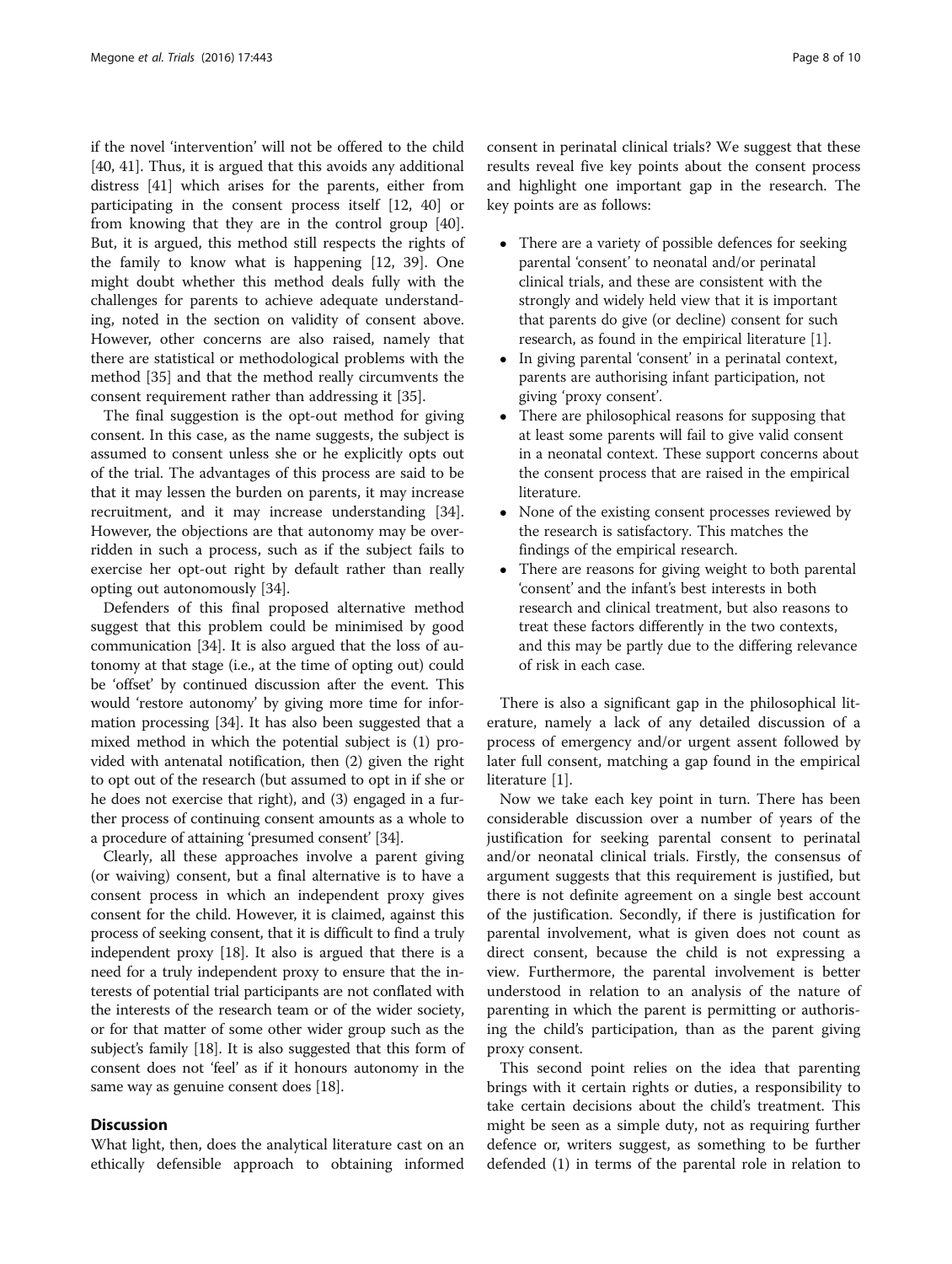<span id="page-8-0"></span>the child's best interests or (2) in terms of the fact that the parents will have to deal with the consequences of the way in which the child is treated. By contrast, whilst a notion of proxy consent may apply in at least some circumstances where a child is not competent to consent, in this case the child has not yet formed relevant beliefs and values on the basis of which a proxy decision could be made.

If, then, in the neonatal context, parents should be seen not as giving 'proxy' consent but as authorising or giving permission, how is this related to pursuit of the child's best interests? One argument, above, is that parental 'authorisation' is justified because parents have a special relation to the child's best interests. However, whilst there might be something in this, it is also noted that in research the researcher and ethics review process must take primary responsibility for the best interests of subjects, so the parental contribution to protecting the child's interests should be, at most, secondary.

Given the problems parents often have in giving valid consent in the context of neonatal clinical trials, why might not the whole process of parental authorisation be dispensed with and the issue considered entirely in terms of the child's best interests? Here the intersection with the empirical literature appears particularly important. For the view of parental authorisation as in some way part of a parent's role coheres well with the widely held view amongst parents that they should be consulted, even if the process of consultation is imperfect by the standards of 'fully informed consent'. This supports the need for a process which gives space to parental involvement on behalf of the child.

Closely connected to this issue is our third claim, which questions the validity of the consent process in neonatal research. The research here provides arguments explaining why a range of factors (e.g., temporal issues, emotional disturbance or coercive circumstances) all make an impaired consent process likely in this context. This complements the empirical findings that concerns about the consent process are warranted.

Our fourth point is equally consistent with those findings. Although a variety of consent processes have been considered or tried, there are reasons to find fault in each of them. One response to this would be to suggest that the weight given to consent in the research process (as well as to best interests) should not differ from that given to it in the clinical context, and this might allow it to be dispensed with in certain circumstances. Our final substantive conclusion drawn from the analytical literature is that a clinical intervention does differ from offering an infant participation in a clinical trial, and this may be due to the role of risk in research. Thus, once again, even if the process is imperfect, there is still reason to seek parental consent for research.

Finally, there is one significant gap in the analytical research. This gap concerns discussion of a new process for seeking parental authorisation, one which acknowledges that the circumstances of neonatal clinical trials make fully informed consent at the outset impossible, but which seeks to make the best room possible for parental involvement. Considered reflection needs to be given to this process, in which parents assent to or refuse their baby's participation as best they can during the emergency and later give full consent to continuing participation and follow-up.

#### Conclusions

Philosophical analysis supports empirical research in several claims. It notes that it is important that parental 'consent' be sought for neonatal research participation, but suggest this is better understood as parental 'authorisation' of the participation. However, the analysis also shows that this should be at best a secondary way of protecting the child's best interests. Furthermore, the analysis gives reasons why at least some parents will fail to give valid consent in a neonatal context, as no existing consent process has been found satisfactory. However, little detailed philosophical attention has been paid to a possible new process for seeking parental authorisation, namely emergency and/or urgent assent followed by later full consent.

#### **Endnotes**

<sup>1</sup>In philosophical work, this is sometimes arrived at by using a mind-mapping technique.

#### Additional files

[Additional file 1:](dx.doi.org/10.1186/s13063-016-1562-3) Search strategy. Databases searched and example search strategy. (PDF 213 kb)

[Additional file 2:](dx.doi.org/10.1186/s13063-016-1562-3) Preferred Reporting Items for Systematic Reviews and Meta-Analyses (PRISMA) flow diagram. Diagrammatic representation of the study flow through the review process. (PDF 178 kb)

[Additional file 3:](dx.doi.org/10.1186/s13063-016-1562-3) Full tabulated results. Full findings from all the papers included. (The findings discussed in the Results section are those which contributed to the broader theme particularly relevant to our research question.) (PDF 268 kb)

#### Acknowledgements

This paper summarises independent research funded by the National Institute for Health Research (NIHR) under its Programme Grants for Applied Research Programme (grant reference number RP-PG-0609-10107). The views expressed are those of the authors and not necessarily those of the NHS, the NIHR or the Department of Health.

#### Authors' contributions

JW carried out the bibliographical research. EW reviewed and coded papers and prepared the tabulated results. SO advised on the development of an appropriate form of systematic review. LD provided clinical advice and guidance throughout the development of the review. GG provided guidance from a patient and/or parental perspective throughout the development of the review. CM reviewed papers and drafted the final manuscript. All authors read and approved the final manuscript.